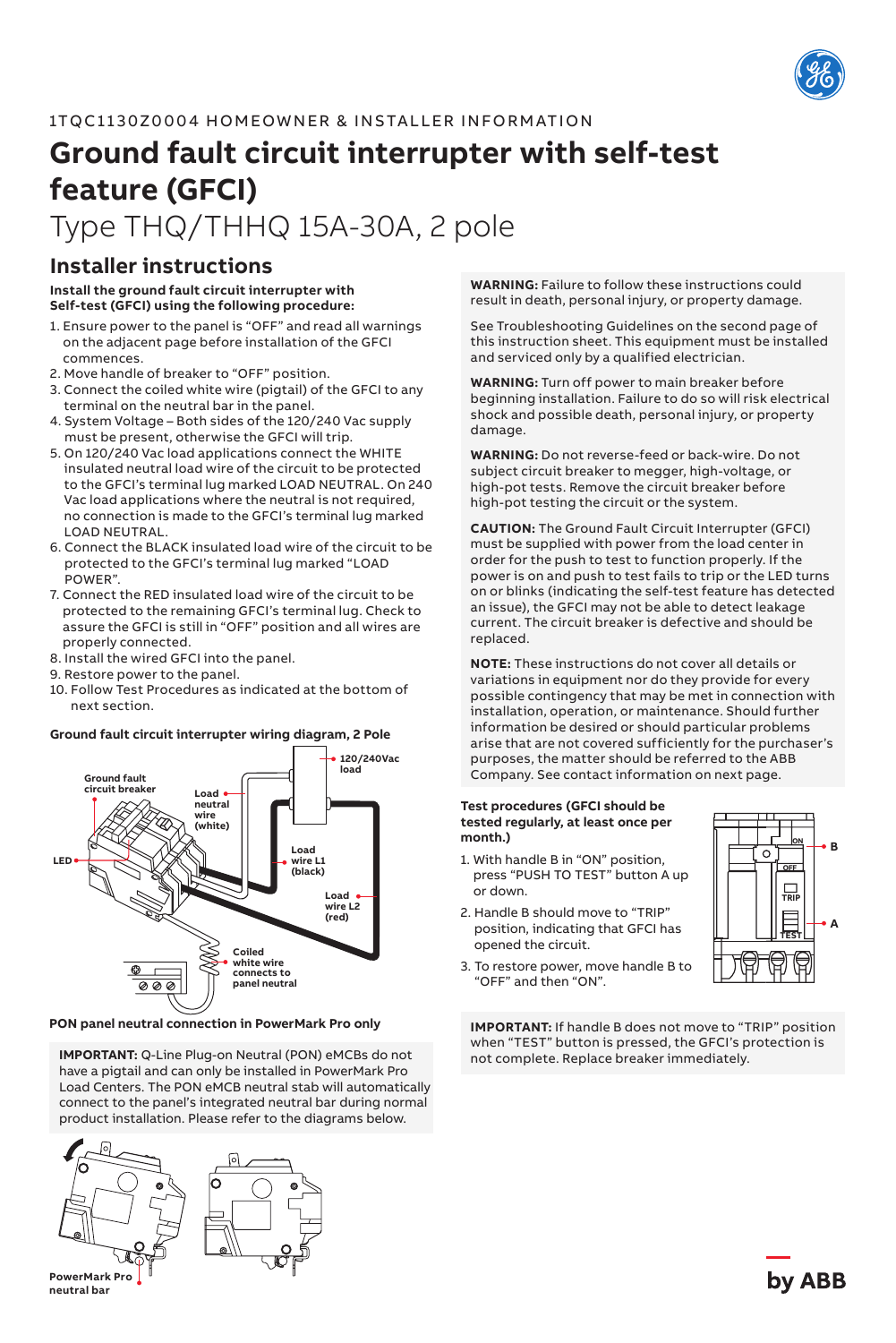

1TQC1130Z0004 INFORMACIÓN PARA EL PROPIETARIO Y EL INSTALADOR

# **Interruptor de circuito por falla de conexión a tierra con función de auto prueba (GFCI)**

Tipo THQ/THHQ 15 A-30 A, 2 postes

### **Instrucciones para la instalación**

**Instala el interruptor de circuito por falla de conexión a tierra con función de auto prueba (GFCI) mediante el siguiente procedimiento:**

- 1. Asegúrate de que el suministro de electricidad al panel esté APAGADO (OFF) y lee todas las advertencias en la página siguiente antes de comenzar la instalación del GFCI.
- 2. Mueve la manija del interruptor a la posición de APAGADO (OFF).
- 3. Conecta el cable blanco enrollado (cable de extensión) del GFCI a cualquier terminal de la barra neutra en el panel.
- 4. Voltaje del sistema Ambos lados del suministro de 120/240 V CA tienen que estar presentes; de lo contrario, el GFCI se activará.
- 5. Para aplicaciones de 120/240 V CA de carga, conecta el cable BLANCO neutro con aislamiento del circuito que se va a proteger a la lengüeta terminal del GFCI marcada como **ON** NEUTRO DE CARGA (LOAD NEUTRAL). En aplicaciones de 240 **B** V CA de carga donde no se requiere neutro, no hay conexión a la lengüeta terminal del GFCI marcada como NEUTRO DE CARGA.
- 6. Conecta el cable NEGRO de carga con aislamiento del circuito que se va a proteger a la lengüeta terminal del GFCI marcada **A** como ALIMENTACIÓN DE CARGA (LOAD POWER). **TEST**
- 7. Conecta el cable ROJO de carga con aislamiento del circuito que se va a proteger, a la lengüeta terminal restante del GFCI. Asegúrate de que el GFCI esté aún en la posición de APAGADO (OFF) y todos los cables bien conectados.
- 8. Instala el GFCI ya cableado en el panel.
- 9. Restaura el suministro de electricidad al panel.
- 10. Sigue los procedimientos de prueba enumerados al final de la siguiente sección.

#### **Diagrama de cableado del interruptor de circuitos**



#### **Conexión del neutro del panel PON solo en PowerMark Pro**

**Importante:** Los disyuntores principales electrónicos (eMCB) de línea Q con conexión neutral (PON) no tienen un cable en espiral y solo se pueden instalar en los centros de carga de PowerMark Pro. La barra neutral en el PON se conectará automáticamente a la barra neutral integrada en el panel durante la instalación normal del producto. Consulte el diagrama a continuación.

**Barra neutral en el interruptor PowerMark Pro**

**ADVERTENCIA:** No seguir estas instrucciones puede ocasionar la muerte, lesiones personales o daños a la propiedad.

Consulta las indicaciones de Solución de Problemas en la segunda página de esta hoja de instrucciones. La instalación y el mantenimiento de este equipo tienen que realizarse sólo por un electricista calificado.

**ADVERTENCIA:** Corta el suministro de electricidad al interruptor principal antes de comenzar la instalación. No hacerlo puede ocasionar descargas eléctricas y hasta la muerte, lesiones personales y daños a la propiedad.

**ADVERTENCIA:** No inviertas la conexión de ningún cable. No sometas el interruptor a pruebas Megger ni de alto voltaje o exceso de potencia. Retira el interruptor antes de realizar una prueba de alta potencia en el circuito o el **ON** sistema.

**PRECAUCIÓN:** El interruptor de circuito por falla de conexión a tierra (GFCI) debe recibir electricidad del centro **TRIP** de carga para que la prueba funcione bien. Si hay suministro de electricidad y la prueba no activa el GFCI, o si **TEST A** la luz LED se ilumina o parpadea (indicando que la función de auto prueba ha detectado un problema), puede que el GFCI no detecte fugas de corriente. El interruptor está defectuoso y debe ser reemplazado.

**NOTA:** Estas instrucciones no cubren todos los detalles ni variaciones de los equipos ni resuelven toda contingencia que pudiera sobrevenir con la instalación, operación o mantenimiento. Si deseas más información o se presentan problemas particulares que no estén cubiertos suficientemente para los propósitos del comprador, el asunto debe remitirse a la compañía ABB. Consulta la información de contacto en la página siguiente. **Disjoncteur différentiel de fuite à la terre**

#### **Procedimientos de prueba (El GFCI debe probarse con regularidad, al menos una vez al mes.)**

- 1. Con la manija B en la posición de ENCENDIDO (ON), presiona el botón A OPRIME PARA PROBAR (PUSH TO TEST) hacia arriba o abajo.
- 2. La manija B debe moverse a la posición de ACTIVAR (TRIP), **indicando que el GFCI ha abierto el** circuito. **Le fil blanc en spirale**
- **tension L1 ON B**  $\overline{\circ}$ **OFF Fil sous tension L2 TRIP (rouge) A TEST**
- 3. Para restaurar la electricidad, mueve la manija B a la posición de APAGADO (OFF) y enseguida a ENCENDIDO (ON).

**IMPORTANT:** Si la manija B no se mueve a la posición de ACTIVAR (TRIP) cuando se oprime el botón PRUEBA (TEST), la protección del GFCI no está completa. Reemplaza el interruptor de inmediato.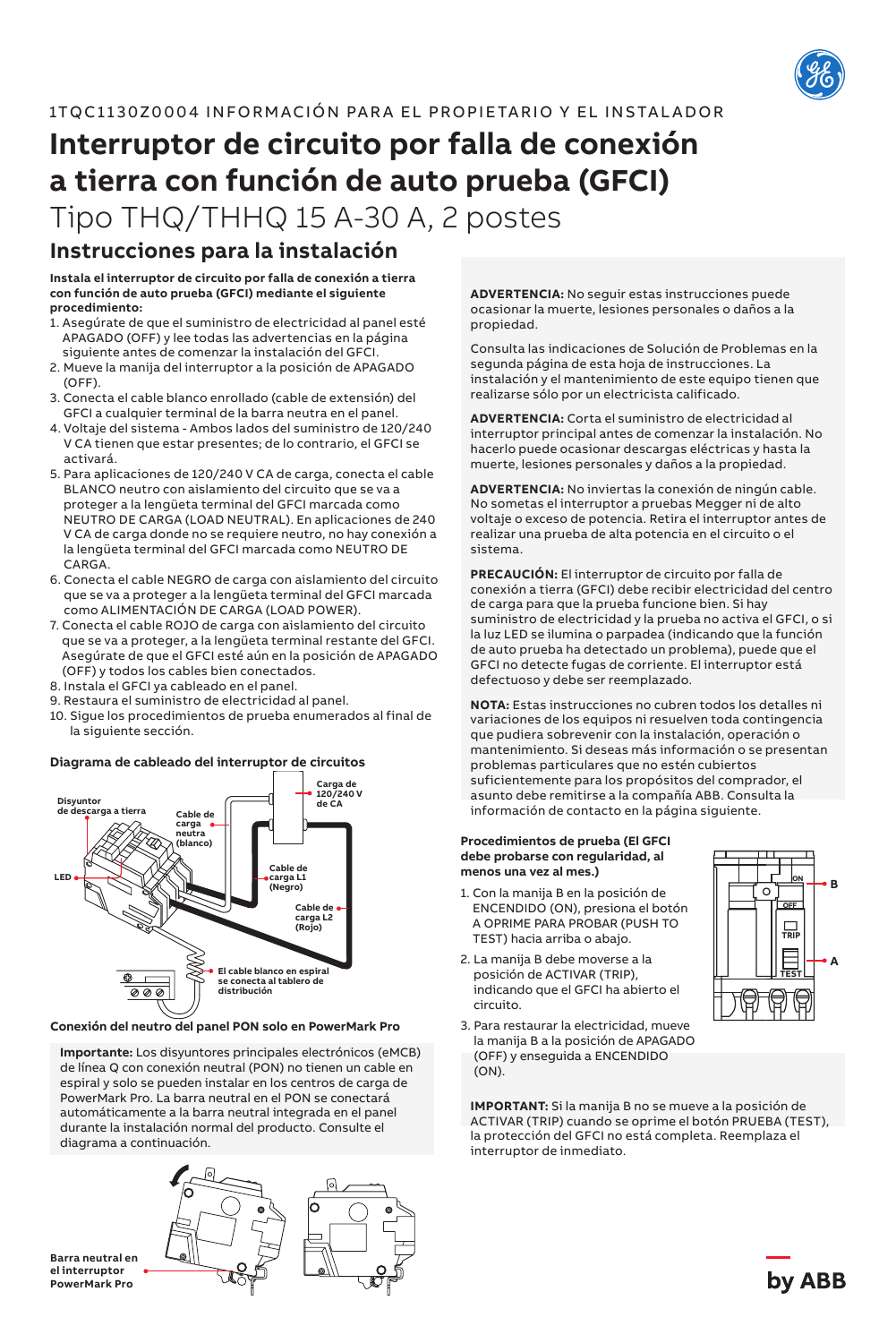

# **Disjoncteur différentiel de fuite à la terre avec fonction d'autovérification (DDFT)**

Type THQ/THHQ 15 A à 30 A, 2 pôles

## **Instructions pour l'installateur**

#### **Installez le disjoncteur différentiel de fuite à la terre avec autovérification (DDFT) au moyen de la procédure suivante :**

- 1. Vérifiez que l'alimentation électrique au panneau de distribution est «COUPÉE (OFF)» et veillez à lire tous les avertissements à la page adjacente avant de commencer l'installation du DDFT.
- 2. Déplacez l'interrupteur du disjoncteur en position «ARRÊT (OFF)».
- 3. Connectez le fil blanc en spirale (queue-de-cochon) du DDFT à n'importe quelle borne de la barre neutre du panneau de distribution.
- 4. Tension du système Les deux côtés de l'alimentation de 120/240 volts en c.a. doivent être présents, sinon le DDFT se déclenchera.
- 5. Pour les applications à 120/240 volts c.a., connectez le fil de neutre isolé BLANC du circuit devant être protégé à la cosse de borne du DDFT portant la mention NEUTRE (LOAD NEUTRAL). Pour les applications à 240 volts c.a. pour lesquelles le fil neutre n'est pas requis, aucune connexion n'est faite à la cosse de borne du DDFT portant la mention NEUTRE (LOAD NEUTRAL).
- 6. Connectez le fil isolé NOIR du circuit devant être protégé à la cosse de borne du DDFT portant la mention SOUS TENSION (LOAD POWER).
- 7. Connectez le fil isolé ROUGE du circuit devant être protégé à la **TEST** cosse de borne du disjoncteur de fuite à la terre restante. Vérifiez que le DDFT est toujours en position «ARRÊT (OFF)» et que tous les fils sont connectés correctement.
- 8. Installez le DDFT câblé dans le panneau de distribution.
- 9. Remettre le courant au panneau de distribution.
- 10. Suivez les procédures d'essai indiquées dans la section suivante.

#### **Schéma de câblage du disjoncteur différentiel de fuite à la terre bipolaire**



#### **Connexion neutre enfichable (PON) au panneau PowerMark Pro uniquement**

**Important :** eMCBQ-Line avec les neutres enfichables (Plug-on Neutral, PON) ne possèdent pas de fils en spirale de neutre et ne peuvent être installés que sur les panneau de distribution PowerMark Pro. Le neutre du disjoncteur se connecte automatiquement à la barre de pontage neutre intégrée au panneau pendant l'installation normale du produit. Veuillez-vous référer aux schémas ci-dessous.





**La barre neutre du PowerMark Pro**

**AVERTISSEMENT :** Tout manquement à suivre ces instructions peut entraîner la mort, des blessures ou des dommages matériels.

Consultez le Guide de dépannage à la seconde page de cette feuille d'instructions. Cet équipement doit être installé et réparé par un électricien qualifié uniquement.

**AVERTISSEMENT :** Coupez l'alimentation électrique au disjoncteur principal avant d'entamer l'installation. Tout manquement à le faire peut entraîner un choc électrique, voire la mort, des blessures ou des dommages matériels.

**AVERTISSEMENT :** N'inversez pas les connexions et n'effectuez pas de câblage arrière. Ne soumettez pas le disjoncteur à un mégohmmètre, à une tension élevée ou à des essais diélectriques. Retirez le disjoncteur avant l'essai diélectrique du circuit ou du système.

**ATTENTION :** Le disjoncteur différentiel de fuite à la terre (DDFT) doit être alimenté par le courant du panneau de distribution pour que le bouton poussoir de test fonctionne correctement. Si l'alimentation électrique est en marche et que le bouton poussoir de test ne fait pas disjoncter ou que le voyant à DEL s'allume ou clignote (indiquant que la fonction d'autovérification a détecté un problème), il se peut que le DDFT ne puisse pas détecter un courant de fuite. Le disjoncteur est défectueux et il faut le remplacer.

**REMARQUE :** Ces instructions ne prétendent pas couvrir tous les détails et variantes de l'équipement, ni informer sur toutes les éventualités rencontrées lors de l'installation, l'utilisation et l'entretien. Si vous souhaitez plus d'informations ou rencontrez un problème spécifique, qui ne soit pas suffisamment couvert ici pour vos besoins, la demande d'assistance doit être adressée à ABB Inc. Les coordonnées se trouvent à la page suivante.

#### **Procédures de vérification (Le DDFT doit être vérifié régulièrement, au moins une fois par mois.)**

- 1. Avec l'interrupteur B en position «MARCHE (ON)», appuyez sur le bouton A «POUSSEZ POUR ESSAYER (PUSH TO TEST)» vers le haut ou le bas.
- 2. L'interrupteur B doit se déplacer en position «DISJONCTÉ (TRIP)», pour indiquer que le DDFT a ouvert le circuit.
- 3. Afin de remettre l'alimentation électrique, déplacez l'interrupteur B en position «ARRÊT (OFF)» puis «MARCHE (ON)».



**IMPORTANT:** Si l'interrupteur B ne se déplace pas en position «DISJONCTÉ (TRIP)» lorsque vous appuyez sur le bouton «TEST», la protection offerte par le disjoncteur de fuite à la terre n'est pas complète. Remplacez immédiatement le disjoncteur.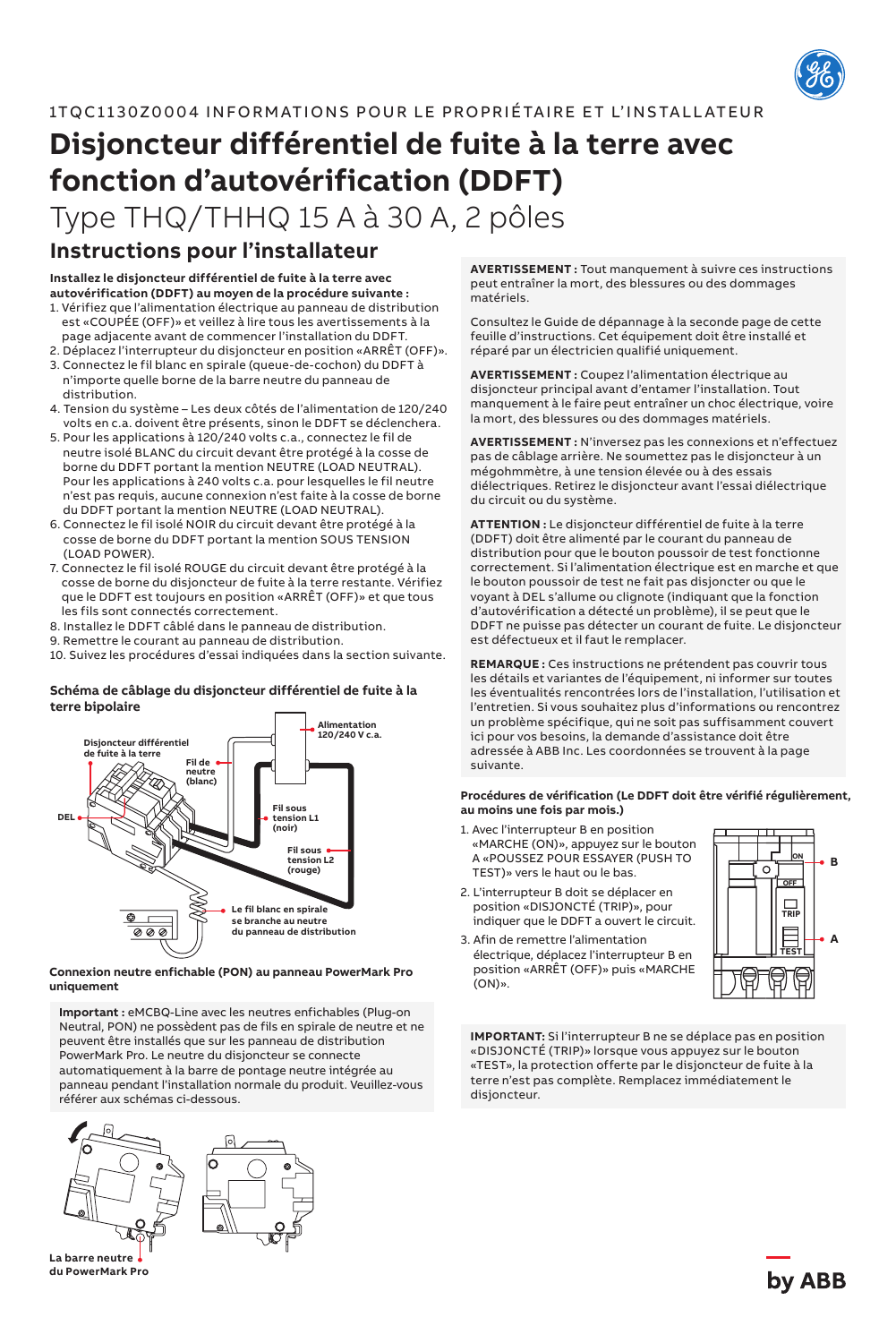## **Troubleshooting guidelines**

| Condition                                                                                                          | <b>Potential cause</b>                                                                                                                                                                                                                                                                                                                                                       | Solution/action                                                                                                                                                                                                               |
|--------------------------------------------------------------------------------------------------------------------|------------------------------------------------------------------------------------------------------------------------------------------------------------------------------------------------------------------------------------------------------------------------------------------------------------------------------------------------------------------------------|-------------------------------------------------------------------------------------------------------------------------------------------------------------------------------------------------------------------------------|
| Push-to-test switch will<br>not trip circuit breaker                                                               | Circuit breaker is OFF/tripped.                                                                                                                                                                                                                                                                                                                                              | Turn circuit breaker ON. Reset the breaker<br>by switching it OFF and then ON.                                                                                                                                                |
|                                                                                                                    | Load center is not energized.                                                                                                                                                                                                                                                                                                                                                | Check to be sure load center is energized.                                                                                                                                                                                    |
|                                                                                                                    | Load center neutral (pigtail) is not connected to the<br>neutral bus bar.                                                                                                                                                                                                                                                                                                    | Check neutral (pigtail) connection.                                                                                                                                                                                           |
|                                                                                                                    | Circuit breaker is damaged.                                                                                                                                                                                                                                                                                                                                                  | Replace circuit breaker.                                                                                                                                                                                                      |
| <b>LED turns ON or Blinks</b><br>before circuit breaker trips<br>(indicated by handle in<br>center/trip position). | One of the poles of the circuit breaker is not powered<br>or is somehow disconnected from the Line side.                                                                                                                                                                                                                                                                     | Fix connection issue.<br>Replace circuit breaker                                                                                                                                                                              |
|                                                                                                                    | This condition indicates that GFCI lost its ground<br>fault sensing capability due to a sensing circuit<br>failure.                                                                                                                                                                                                                                                          | Replace circuit breaker.                                                                                                                                                                                                      |
| <b>LED turns ON or Blinks</b><br>continuously.                                                                     | This condition indicates that GFCI lost its ground<br>fault sensing or trip capability due to a sensing circuit<br>failure.                                                                                                                                                                                                                                                  | Replace circuit breaker.                                                                                                                                                                                                      |
| Breaker trips upon being<br>energized.                                                                             | Neutral (White) Wire is grounded on the Load Side of<br>the GFCI.                                                                                                                                                                                                                                                                                                            | The neutral ground must be cleared for<br>proper operation of the GFCI.                                                                                                                                                       |
| Breaker trips upon being<br>energized.                                                                             | Excessive leakage to ground. Leakage currents in<br>excess of the trip level of the GFCI Self-Test 6 milliamp<br>sensitivity between live parts of the system wiring<br>and ground, or between the live side of wiring within<br>equipment and its housing.                                                                                                                  | The leakage to ground must be cleared<br>for proper operation of the GFCI.                                                                                                                                                    |
| Breaker trips upon being<br>energized.                                                                             | Swimming Pool Circuit - Connect only to swimming<br>pool equipment that has been installed in accordance<br>with the 1965 or later National Electrical Code.                                                                                                                                                                                                                 |                                                                                                                                                                                                                               |
| Breaker trips upon being<br>energized.                                                                             | One of the poles is not powered or is disconnected<br>from the GFCI Self-Test's Line side.                                                                                                                                                                                                                                                                                   | Both the poles must be connected and be<br>powered simultaneously.                                                                                                                                                            |
| Breaker trips when random<br>loads are applied to<br>apparently unprotected<br>circuits.                           | Multi-Wiring (Shared neutral wiring) — When the<br>GFCI neutral wire is common to two or more separate<br>circuits, the GFCI will trip when a load current exists<br>on any of the other sharing circuits. This is an<br>insidious problem and may not be detected until<br>someone plugs in a receptacle or imposes some other<br>load in some remote part of the building. | Some shared neutral circuits can be<br>successfully protected by using a 2 pole<br>GFCI breaker, Other forms of shared<br>neutrals can only be corrected by some<br>rewiring. This GFCI must have its own<br>private circuit. |

## **GFCI self-test breaker functional checks**

**Unplug all items from the receptacles in the circuit. Reset the breaker by switching it OFF and then ON.**

- 1. If the breaker trips, go to step 2.
	- If LED turns on or blinks continuously or LED turns on or blinks and the breaker handle moves to TRIP position, go to step 3.
	- If breaker remains in the "ON" position, go to step 4.
- 2.If handle moved to the TRIP position in step 1:
	- First move handle to "OFF" position and TURN OFF POWER TO PANEL.
	- Disconnect "LOAD POWER" and "LOAD NEUTRAL" wires from breaker.
	- Restore power to panel and move breaker handle to the "ON" position.
	- If handle now remains in the "ON" position and trips when TEST BUTTON is depressed, GFCI breaker is operating properly and there is a ground fault in the system (or) one of the poles of GFCI Self-Test are not connected/powered from the Line side. Locate ground fault or connect/power-up both the poles, remedy and again perform installation and functional checks.
- 3. If the LED turns on or blinks continuously or LED turns on or blinks and the breaker handle moves to TRIP position, then replace the GFCI breaker. This LED is indicating that the GFCI breaker is no longer capable of providing protection.
- 4. Push TEST BUTTON. If the handle moves to the "TRIP" position and load is disconnected, the GFCI Breaker is operating properly. To reset breaker, move handle to "OFF" and then to "ON" for normal operation. The issue is with one of the items you unplugged or disconnected.

#### **For troubleshooting or service related questions, contact ABB at 800-782-8061 or at epis.component.support@abb.com**

**— ABB Inc**. 305 Gregson Drive Cary, NC 27511

**electrification.us.abb.com**

**GE is a trademark of GE. Manufactured by ABB Ltd under license from General Electric Company**

**—** We reserve the right to make technical changes or modify the contents of this document without prior notice. With regard to purchase orders, the agreed particulars shall prevail. ABB Inc. does not accept any responsibility whatsoever for potential errors or possible lack of information in this document.

We reserve all rights in this document and in the subject matter and illustrations contained therein. Any reproduction, disclosure to third parties or utilization of its contents – in whole or in parts – is forbidden without prior written consent of ABB Inc. Copyright© 2021 ABB All rights reserved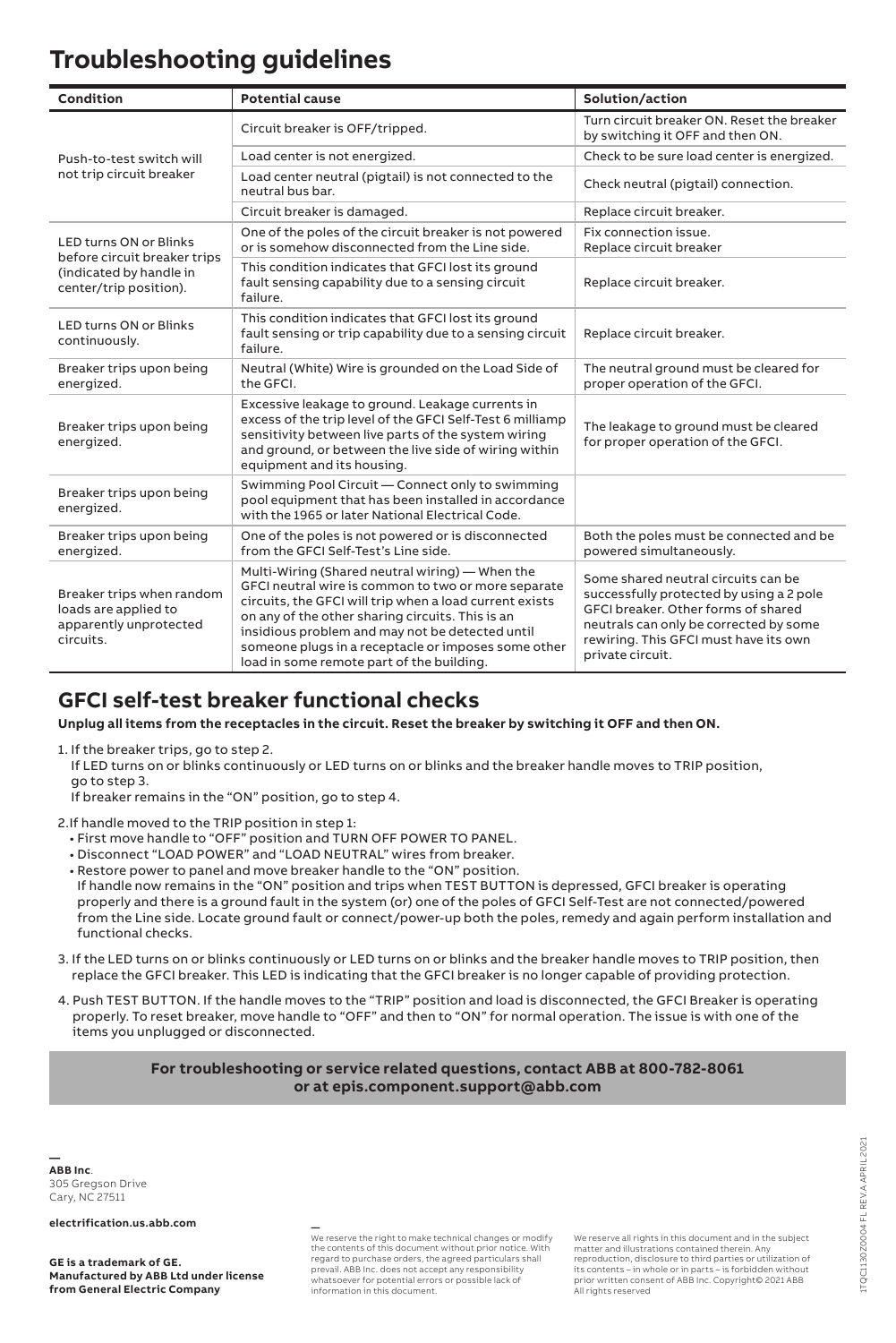## **Solución de problemas**

| Condición                                                                                                                                           | Causa posible                                                                                                                                                                                                                                                                                                                                                                                                                      | Solución / acción                                                                                                                                                                                                                                                   |
|-----------------------------------------------------------------------------------------------------------------------------------------------------|------------------------------------------------------------------------------------------------------------------------------------------------------------------------------------------------------------------------------------------------------------------------------------------------------------------------------------------------------------------------------------------------------------------------------------|---------------------------------------------------------------------------------------------------------------------------------------------------------------------------------------------------------------------------------------------------------------------|
| El interruptor de prueba no<br>activa el interruptor.                                                                                               | El interruptor está APAGADO (OFF)/activado.                                                                                                                                                                                                                                                                                                                                                                                        | Pon el interruptor en la posición de<br>ENCENDIDO (ON). Reinicia el interruptor<br>colocándolo en APAGADO (OFF) y ensequida<br>en ENCENDIDO (ON).                                                                                                                   |
|                                                                                                                                                     | El centro de carga no tiene electricidad.                                                                                                                                                                                                                                                                                                                                                                                          | Asegúrate de que el centro de carga tenga<br>electricidad.                                                                                                                                                                                                          |
|                                                                                                                                                     | El neutro del centro de carga (cable de extensión) no está<br>conectado a la barra de distribución neutra.                                                                                                                                                                                                                                                                                                                         | Verifica la conexión neutra (cable de<br>extensión).                                                                                                                                                                                                                |
|                                                                                                                                                     | El interruptor está dañado.                                                                                                                                                                                                                                                                                                                                                                                                        | Reemplaza el interruptor.                                                                                                                                                                                                                                           |
| La luz LED se ENCIENDE o<br>parpadea antes de que el<br>interruptor se active<br>(indicado por la manija en la<br>posición central/de<br>activado). | Uno de los postes del interruptor no tiene electricidad o<br>está desconectado del lado de la línea.                                                                                                                                                                                                                                                                                                                               | Soluciona el problema de la conexión.<br>Reemplaza el interruptor.                                                                                                                                                                                                  |
|                                                                                                                                                     | Tal estado indica que el GFCI ha perdido su capacidad de<br>detectar la falla de conexión a tierra debido a fallo en un<br>circuito de detección.                                                                                                                                                                                                                                                                                  | Reemplaza el interruptor.                                                                                                                                                                                                                                           |
| La luz LED se ENCIENDE o<br>parpadea constantemente.                                                                                                | Tal estado indica que el GFCI ha perdido su capacidad de<br>detectar la falla de conexión a tierra o de activarse debido<br>a fallo en un circuito de detección.                                                                                                                                                                                                                                                                   | Reemplaza el interruptor.                                                                                                                                                                                                                                           |
| El interruptor se activa al<br>recibir electricidad.                                                                                                | El cable neutro (blanco) está conectado a tierra en el lado<br>de carga del GFCI.                                                                                                                                                                                                                                                                                                                                                  | El cable a tierra neutro tiene que estar<br>despejado para que el GFCI funcione bien.                                                                                                                                                                               |
| El interruptor se activa al<br>recibir electricidad.                                                                                                | Fuga excesiva a tierra. Hay una fuga de corriente por<br>encima del nivel de activación de la función de auto prueba<br>del GFCI, que posee una sensibilidad de 6 miliamperes<br>entre las partes "vivas" del cableado del sistema y la tierra,<br>o entre el lado "vivo" del cableado dentro del equipo y su<br>carcasa.                                                                                                          | La fuga a tierra tiene que eliminarse para que<br>el GFCI funcione bien.                                                                                                                                                                                            |
| El interruptor se activa al<br>recibir electricidad.                                                                                                | Circuito de piscina - Conecta sólo a equipos de piscinas<br>que han sido instalados conforme al código nacional de<br>electricidad de 1965 o versión posterior.                                                                                                                                                                                                                                                                    |                                                                                                                                                                                                                                                                     |
| El interruptor se activa al<br>recibir electricidad.                                                                                                | Uno de los postes no tiene electricidad o está<br>desconectado del lado de la línea de la función de auto<br>prueba del GFCI.                                                                                                                                                                                                                                                                                                      | Ambos postes tienen que estar conectados y<br>alimentados con electricidad al mismo<br>tiempo.                                                                                                                                                                      |
| El interruptor se activa<br>cuando cargas aleatorias se<br>aplican a circuitos<br>aparentemente no<br>protegidos.                                   | Cableado múltiple (cableado neutro compartido) Cuando<br>el cable neutro del GFCI es común para dos o más circuitos<br>separados, el GFCI se activará cuando hay corriente de<br>carga en cualquiera de los otros circuitos compartidos.<br>Este es un problema pernicioso y puede que no sea<br>detectado hasta que alquien enchufe en un receptáculo o<br>imponga alguna otra carga en alguna parte remota de la<br>edificación. | Algunos circuitos neutros compartidos<br>pueden protegerse exitosamente con un<br>interruptor GFCI de 2 postes. Otras formas de<br>neutros compartidos pueden corregirse sólo<br>volviendo a cablear. Este GFCI tiene que<br>contar con su propio circuito privado. |

## **Comprobaciones de la función de auto prueba del interruptor GFCI.**

**Desenchufa todos los equipos de los receptáculos del circuito. Reinicia el interruptor colocándolo en APAGADO (OFF) y enseguida en ENCENDIDO (ON).**

- 1. Si el interruptor se activa, ve al paso 2.
- Si la luz LED se enciende o parpadea constantemente, o se enciende o parpadea y la manija del interruptor se mueve a la posición de ACTIVAR (TRIP), ve al paso 3.

Si el interruptor permanece en la posición de ENCENDIDO (ON), ve al paso 4.

- 2. Si la manija se mueve a la posición de ACTIVAR (TRIP) en el paso 1:
	- Mueve primero la manija a la posición de APAGADO (OFF) y CORTA LA ELECTRICIDAD AL PANEL.
	- Desconeta los cables de ALIMENTACIÓN DE CARGA (LOAD POWER) y NEUTRO DE CARGA (LOAD NEUTRAL)
	- del interruptor.

•Restaura el suministro de electricidad al panel y mueve la manija del interruptor a la posición de ENCENDIDO (ON). Si la manija permanece en la posición de ENCENDIDO (ON) y se activa cuando se oprime el BOTÓN DE PRUEBA (TEST BUTTON), el interruptor GFCI funciona bien y hay una falla de conexión a tierra en el sistema (o) uno de los postes de la función de auto prueba del GFCI no está conectado o no recibe electricidad del lado de la línea. Ubica la falla de conexión a tierra o conecta/ suministra electricidad a los dos postes; corrige y vuelve a realizar pruebas de instalación y funcionamiento.

- 3 Si la luz LED se enciende o parpadea constantemente, o se enciende o parpadea y la manija del interruptor se mueve a la posición de ACTIVAR (TRIP), entonces reemplaza el interruptor GFCI. La luz LED indica que el interruptor GFCI ya no es capaz de dar protección.
- 4. Oprime el BOTÓN DE PRUEBA (TEST BUTTON). Si la manija se mueve a la posición de ACTIVAR (TRIP) y la carga está desconectada, el interruptor GFCI funciona bien. Para reiniciar el interruptor, mueve la manija a la posición de APAGADO (OFF) y enseguida a la posición de ENCENDIDO (ON) para funcionamiento normal. El problema es con uno de los dispositivos que desenchufaste o desconectaste.

#### **Para preguntas relacionadas a la solución de problemas o al mantenimiento de equipos, comuníquese con ABB llamando al 800-782-8061 o por correo electrónico epis.component.support@abb.com**

**— ABB Inc.** 305 Gregson Drive Cary, NC 27511

**electrification.us.abb.com**

**GE es una marca comercial de GE. Manufacturado por ABB Inc. bajo licencia de General Electric Company.**

**—** Nos reservamos el derecho de realizar cambios técnicos o modificar el contenido de este documento sin previo avis Respecto a las ordenes de compra, los detalles acordados prevalecerán. ABB Inc. no acepta responsabilidad alguna por posibles errores o posible falta de información en este documento.

Nos reservamos todos los derechos sobre este documento, el tema expuesto, y las ilustraciones que contiene. Cualquier reproducción, divulgación a terceros, o utilización de su contenido – total o parcial – sin el previo consentimiento por escrito de ABB está prohibida. ©2021 ABB. Todos los derechos están reservados.